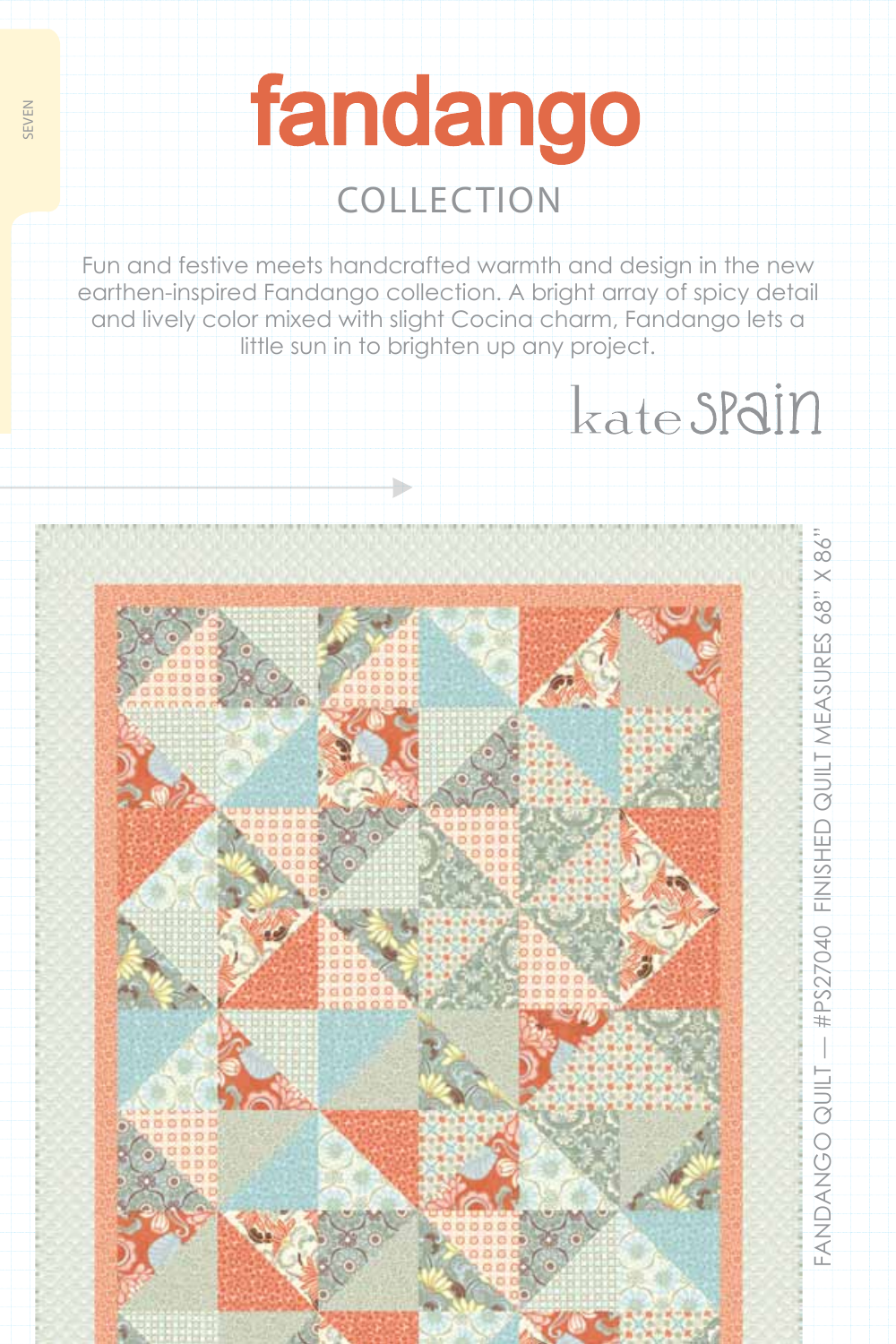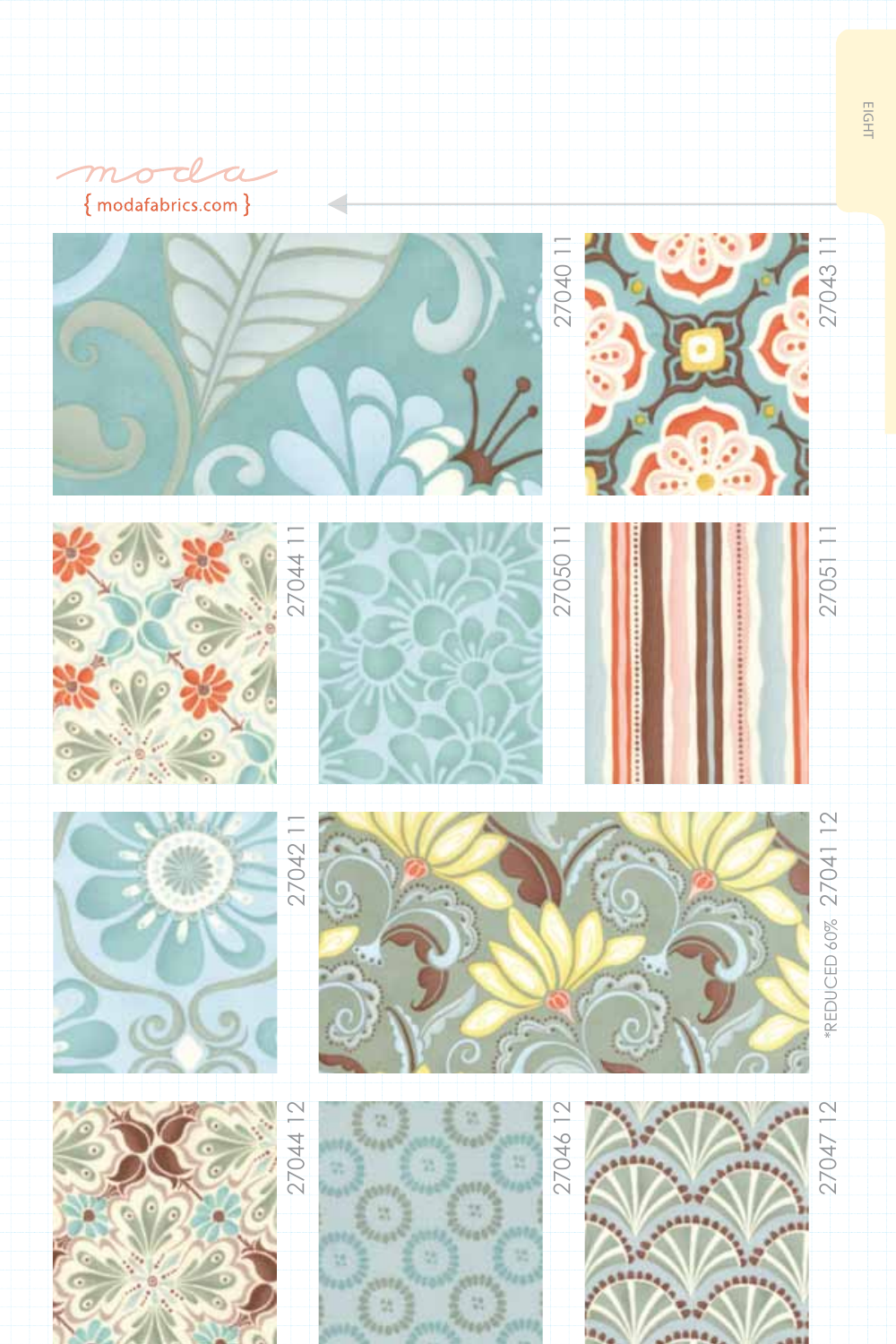## Try this pat tern on for size the bella bag **be a second track of the second track of the angle of the angle 4**<br> **CORP THIS PATTERN C**<br> **CORTER 44 CUT 4 ANK 295**<br>
BY ANKA'S TREASURES #ANK 295 **BY ANKA'S TREASURES #ANK 295**



nine













27049 13

27049 13





27049 12

11













27048 13

27042 13

27042 12

27042

 $\overline{C}$ 

Ú

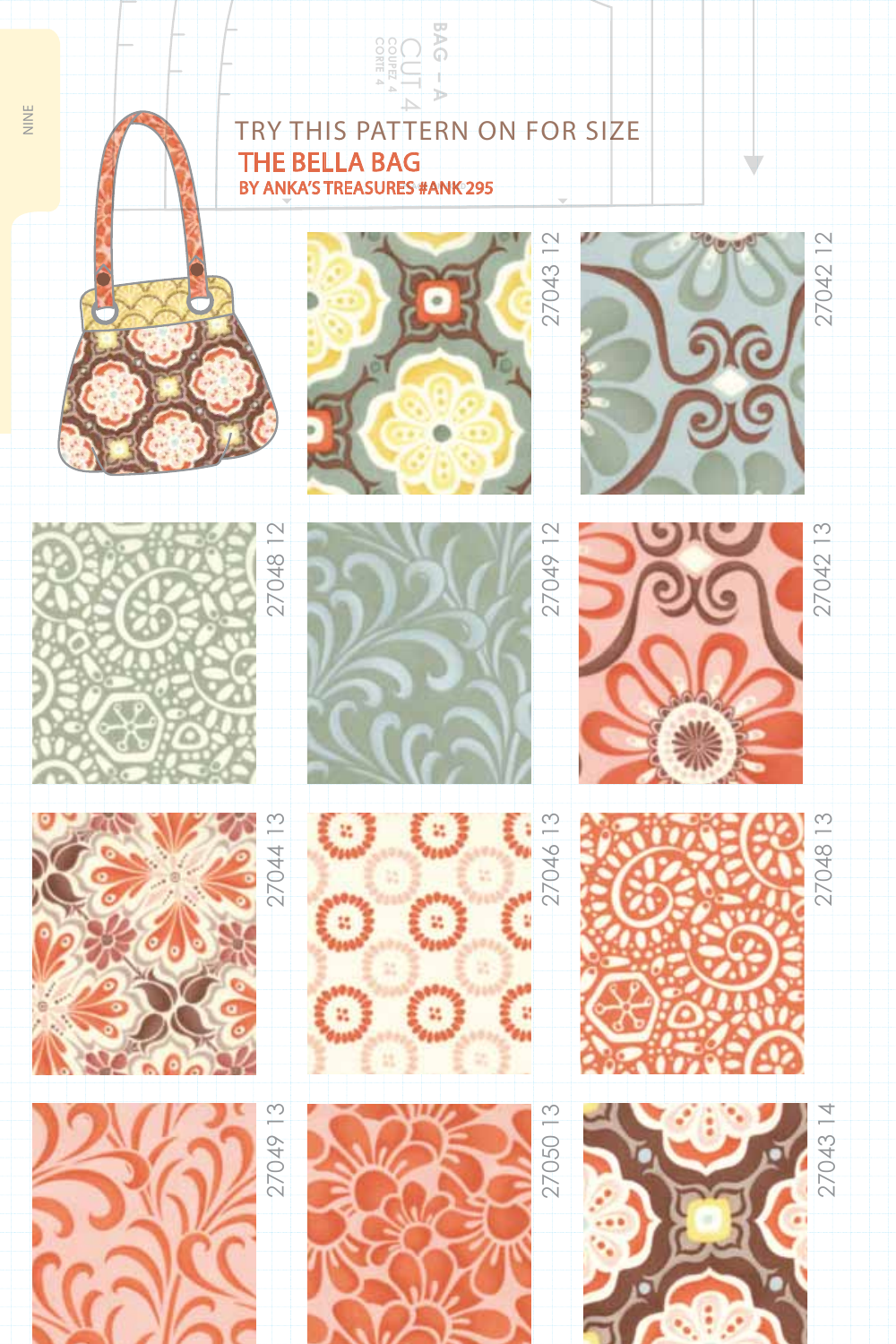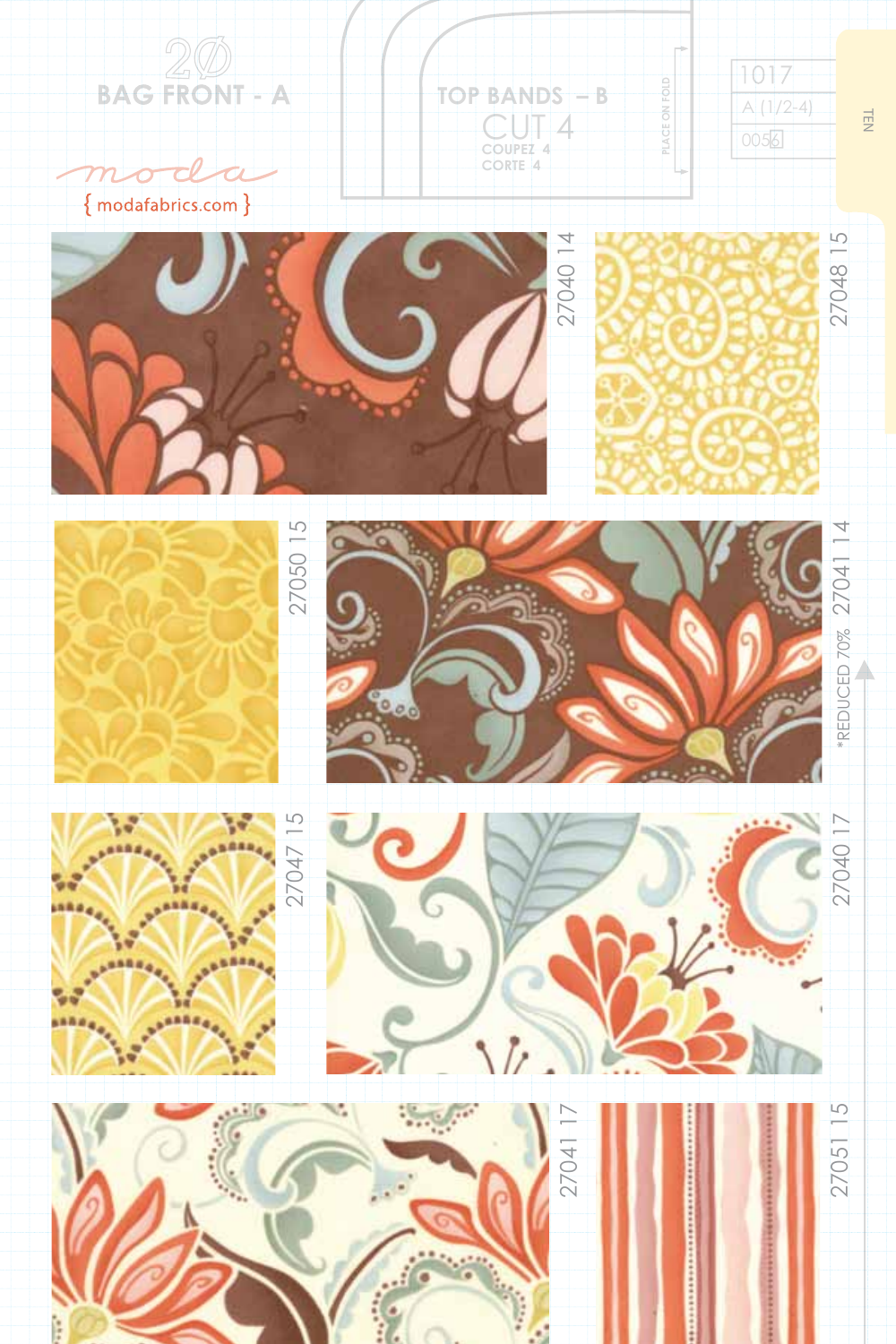